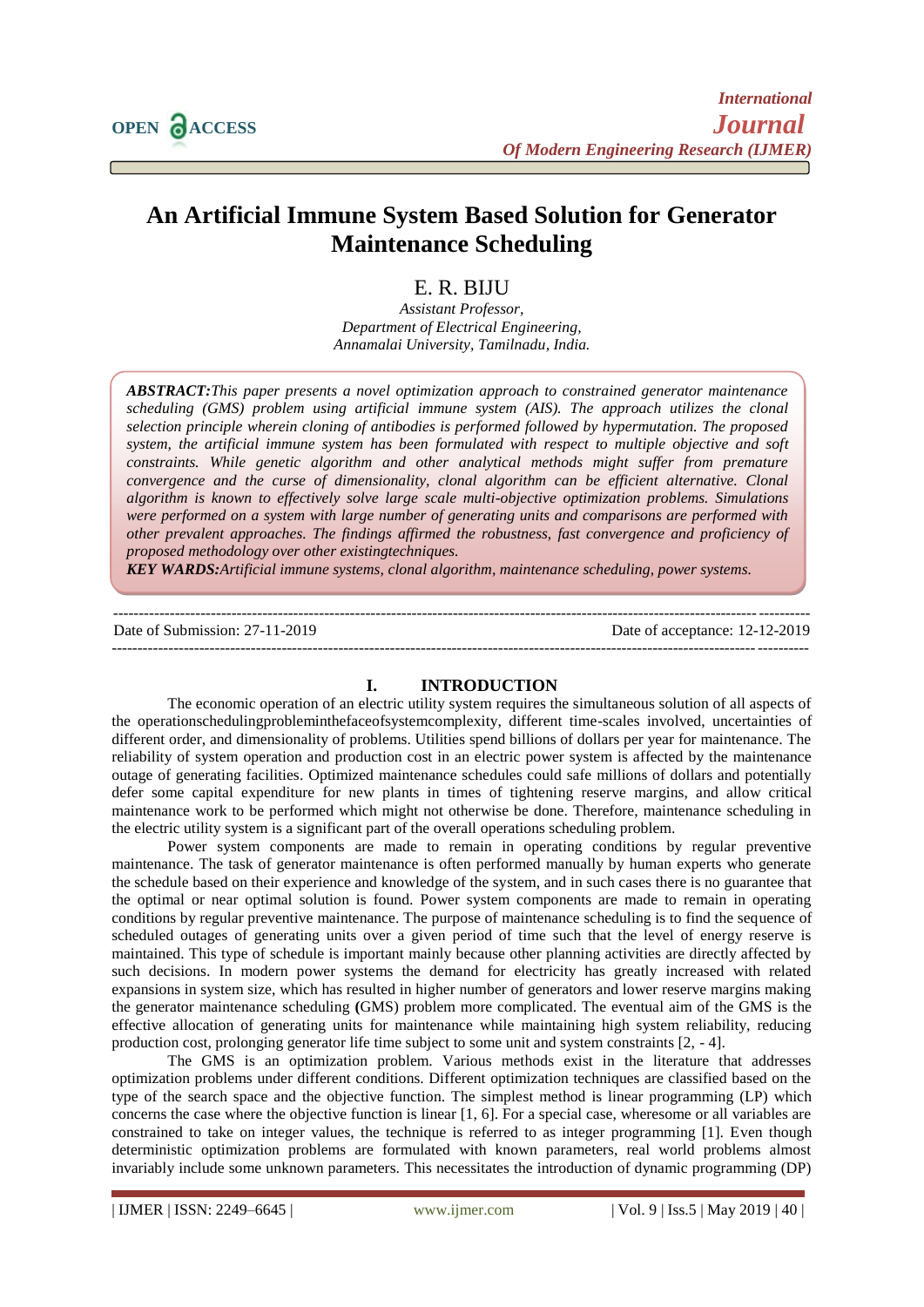[9]. Although the DP technique has been mathematically proven to find an optimal solution, it has its own drawbacks. Solving the dynamic programming algorithm in most of the cases is not feasible and numerical solution requires extensive computational effort, which increases exponentially as the size of the problem increases.

The complexity is even further increased when moving from finite horizon to infinite horizon problems, while also considering the stochastic effects, model imperfectionsandthe presenceoftheexternaldisturbances[9]. Genetic algorithm (GA) can provide solution to GMS and the above optimization problems [5]. GA represents a particular class of evolutionary algorithms that uses techniques inspired by evolutionary biology such as inheritance, mutation, natural selection and crossover. While it can rapidly locate good solutions, it may have a tendency to converge towards local optimaratherthantheglobaloptimumoftheproblem[10]. In order to obtain approximate solution of a complex GMS, new concepts have emerged in recent years. They include applications of probabilistic approach [12], simulated annealing [13], decomposition technique [14] and genetic algorithm (GA) [15]. The application of GA to GMS presented in [10] have been compared with, and confirmed to be superior to other conventional algorithms such as heuristic approaches and branch-and-bound (B&B) in the quality of solutions. GMS using DE for the minimization of reliability cost function of levelling reserve generation over an entire period of 52 weeks maintenance window for the Nigerian power system have been reported in [16].

The natural immune system is a very complex system with several mechanisms for defense against pathogenic organisms. The main purpose of the immune system is to recognize all cells within the body and categorize those cells as either self or nonself. The immune system leans through evolution to distinguish between dangerous foreign antigens and the body's own cells or molecules. From an information-processing perspective, the immune system is a remarkable parallel and distributed adaptive system. It uses learning, memory and associative retrieval to solve recognition, classification and optimization tasks [8]. A few computational models have been developed based several principles of the immune system such as immune network model, negative selection algorithm, positive selection algorithm and clonal selection principle [I0].

The developed AIS Programme is used to determine the active power to be generated by the generating units in power generation systems, which are subjected to a number of inequality and equality constraints in older to achieve minimum generation cost while satisfying the load demand simultaneously. This paper presents a artificial immune system based for solution obtaining optimal generator maintenance scheduling for economical and reliable operation of a power system while satisfying system load demand and manpower constraints.

### **II. PROBLEMFORMULATION**

Generator maintenance schedule is a preventive outage schedule for generating units in a power system within a specified time horizon. Maintenance scheduling becomes a complex optimization problem when the power system contains a number of generating units with different specifications,andwhennumerousconstraintshavetobetaken into consideration to obtain an optimal, practical and feasible solution. It is done for a time horizon of different durations. A planning horizon of one year (that is 52 weeks) for21generating units of different capacities is considered in the GMS problem presented in [2, 3]. The GMS over this planning period is important for resource management and future planning.

Generally, there are two main categories of objective functions in GMS, namely, based on reliability and economic cost [3]. This study applies the reliability criteria of leaving reserve generation for the entire period of study. This can be realized by minimizing the sum of squares of the reserve over theentireoperationalplanningperiod.Theproblemhasaseries of unit and system constraints to be satisfied. The constraints include thefollowing:

- Maintenance window and sequence constraints defines the starting of maintenance at the beginning of an interval and finishes at the end of the same interval. The maintenance cannot be aborted or finished earlier thanscheduled.
- Crew and resource constraints for each period, number of people to perform maintenance schedule cannot exceed the available crew. It defines manpower availability and the limits on the resources needed for maintenance activity at each timeperiod.
- Load and reliability constraints total capacity of the units running at any interval should be not less than predicted load at that interval. The load demand on the power system is considered during the scheduling period.
- Spinning reserve in order to maintain the electric power supply normally, there must be a spinning reserve to meet unexpected loaddemand.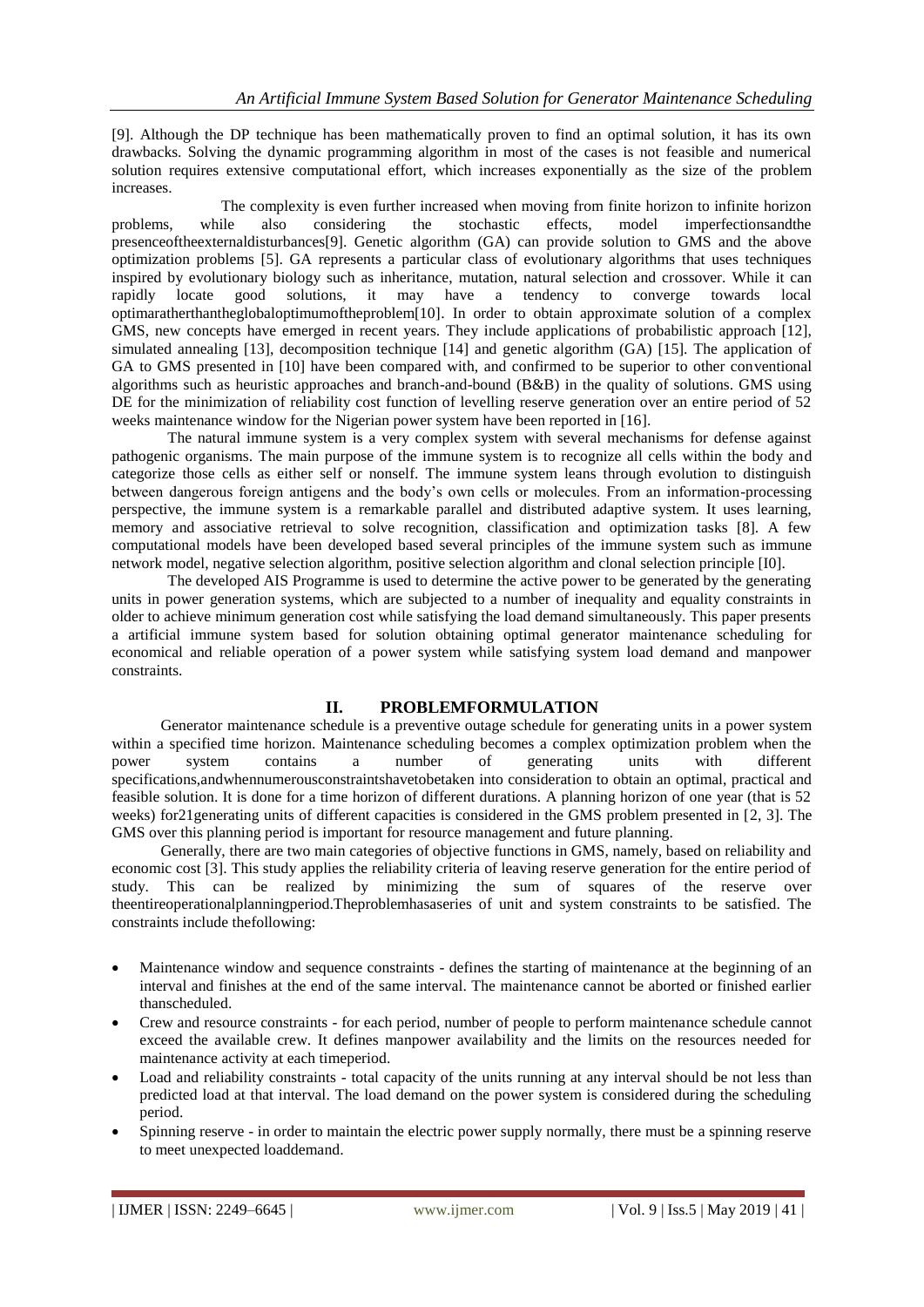Ti ⊂T is the set of periods when maintenance of unit i may start,  $T_i = \{ t \in T : e_i \le t \le lp_i - d_i + 1 \}$  for each i We define,

 $\begin{bmatrix} 1 & \text{if unit} \end{bmatrix}$  istartsmaintenance

 $X_{it} = \begin{cases}$  $\{$  in periodt

 $\Big\downarrow$  0 otherwise

to be the maintenance start indicator for unit i in period t.

Let  $S_{it}$  be the set of start time periods k such that if the maintenance of unit i starts at period k that unit will be in maintenance at period t,  $S_{it} = \{k \in T_i: t - d_i + 1 \leq k \leq t\}$ . Let it be the set of units which are allowed to be in maintenance in period t,  $I_t = \{i : t \in T_t\}$ . Then the problem can be formulated as a quadratic 0–1 programming problem as below.

The objective function is to minimization of the sum of squares of the reserve generation given by (1). In this paper, clonal algorithm (CA) is applied to minimize (1) subject to the constraints given by (2), (3) and (4).

$$
Min\left\{\sum_{i} \left(\sum_{i} P_{ii} - \sum_{i \in It} \sum_{K \in St} X_{ik} \cdot P_{ik} - L_{i}\right)^{2}\right\}
$$
(1)

subject to the maintenance window constraint  
\n
$$
\sum_{t \in T_i} X_{ii} = 1 \quad \forall i
$$
\n(2)

the crew constraint

$$
\sum_{i \in It} \sum_{K \in St} X_{ik} \cdot M_{ik} \le AM, \quad \forall_i
$$
 (3)

and the load constraint

$$
\sum_{i} P_{ii} - \sum_{i \in It} \sum_{K \in Sit} X_{ik} \cdot P_{ik} \ge L
$$
 (4)

the man power constraint is not as crisp as formulated in (3). Let TMV be the total manpower violation, which is given by

$$
TMV = \sum_{t \in TMV} \left( \sum_{i \in It} \sum_{K \in Sit} X_{ik}. M_{ik} - AM_t \right)
$$

where

$$
TMV = \left(t: \sum_{i \in I} \sum_{K \in Sit} X_{ik}. M_{ik} > AM_t\right)
$$
 (5)

i∈It K∈Sit For our test problem the reliability in the above formulation is quantified by the sum of squares of reserves (SSR). A solution with a high reliability (low SSR) but requiring some extra manpower (TMV  $>$  0) may well be acceptable to a power utility as the unavailable manpower may be hired. Here we take account of this flexibility by assuming that extra manpower of about 5% of the total available man-weeks can be hired if this leads to better system reliability. An artificial immune system to find the best compromise between the values of SSR and TMV, using knowledge of typical trade-offs in maintenance schedules for the test problem.

#### **III. REVIEW OF CLONALALGORITHM**

The clonal selection principle is an algorithm used by the immune system to describe the basic features of an immune response to an antigenic stimulus. The main features of the clonal selection principle [7, 10].

- New cells are copies of their parents (done) subjected to a mutationmechanism.
- Elimination of newly differentiated lymphocytes carrying self-reacting receptors.
- Proliferation and differentiation on contact of mature cells with antigens
- The persistence of forbidden clones provides resistant to early elimination by self-antigens as the basis of autoimmune diseases.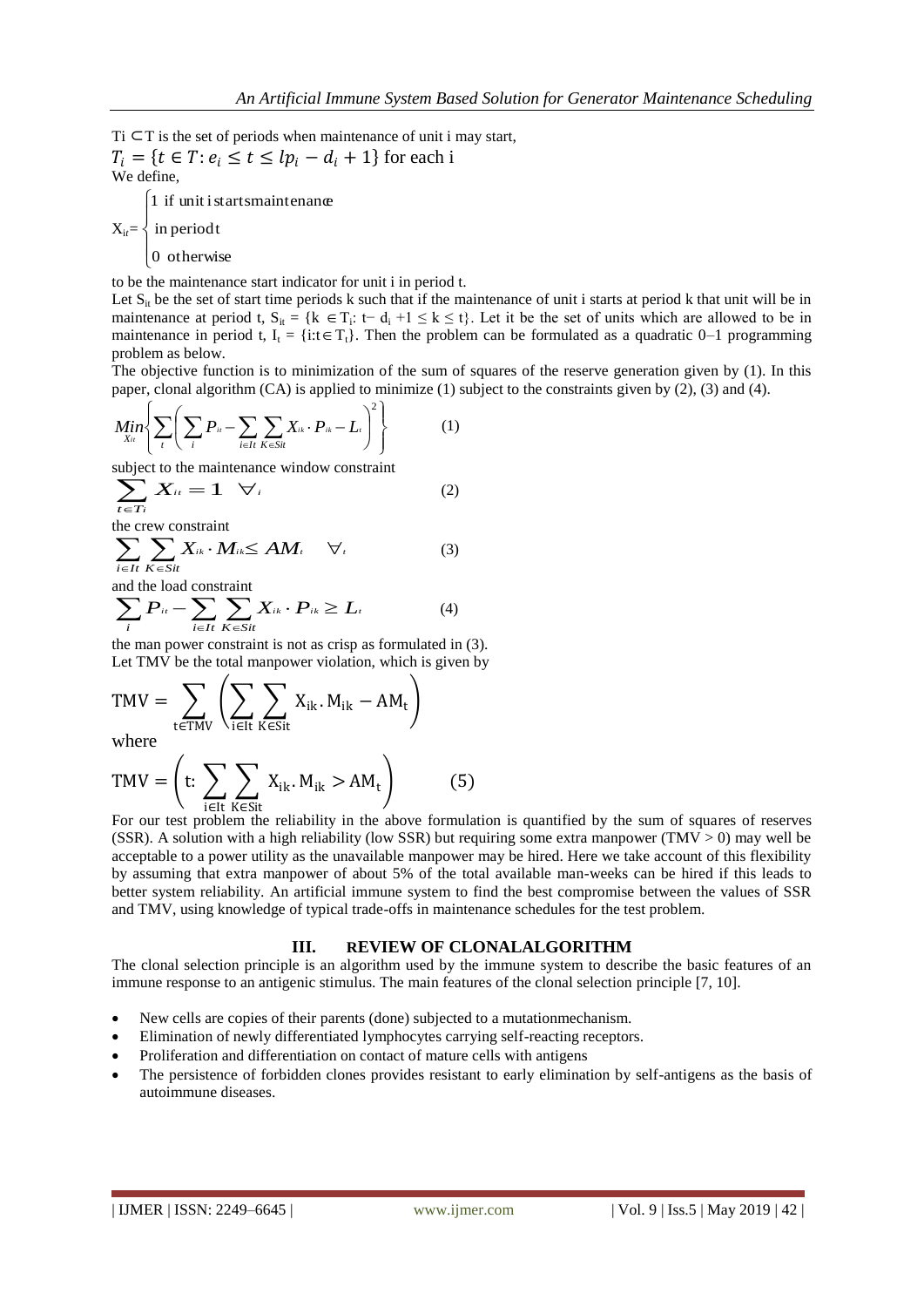The clonal selection algorithm reproduces those individuals with higher affinity and selects their improved matured off springs, where single members will be locally optimized and the newcomers yield a broader exploration of the search space. This characteristics makes the clonal selection algorithm is suitable for solving multi-modal Optimization problems.

The effect of varying the number of clones generatedaccording to the fitness (affinity) of the individual isinvestigated in this study. The flowchart for artificial immunesystem functioning is depicted in Figure 1.



**Figure 1**. Flowchart for clonal algorithm

### **IV. IMPLEMENTATION OF CLONAL SELECTION TOGMS**

The AIS is implemented to GMS problem utilizing four mainfeatures[10].Firstly, apoolofimmunecellsorantibodies isgenerated.Thisisfollowedbyproliferationwhichisactually cloning or copying of the parents. Then, maturation of these clones takes place which is analogous to hypermutation. Thereafter, the antibody–antigen interaction is evaluated followed by the elimination of self reacting immune cells or lymphocytes, i.e., individuals with low affinities or fitness values.

#### *4.1. Encoding, initialization andcloning*

Apopulationofantibodiesisinitializedusingbinarystrings each encoding a given solution to GMS problem. That is, the manpower maintenance from each of the generating unit is encoded into a binary form and a string is formed. This paper refers lymphocytes as the antibody and makes no distinction between a B-cell and its antibody. Each binary string is checked for constraint violation and penalized in case of infeasibility with penalty proportional to the extent of constraint violation. Affinity is calculated via fitness or objective values. Each of the antibodies from the initial pool is copied into a fixed number of clones to generate a temporary population of clones. This population of clones is made to undergo maturation process through hypermutation mechanism.Thehypermutationiscarriedoutviaaffinitybased hypermutation rate. Larger hypermutation rate is set for lower affinity clones and vice versa. That is, the probability of hypermutation of each clone is inversely to its affinity. This is followed by their affinity evaluation and penalty in case of any constraint violation. A new population of the same size as initial population of the antibodies is selected from themutated clones and this completes the first iteration. In the next iteration, this fresh population is made to undergo cloning and hypermutationasdiscussedaboveandlikewise[7].Thisarticle adopts robust AIS based strategy capable to solve GMS problem with reserve margin as well as manpower required comprising of a variety ofconstraints.

#### *4.1.1. Parameter selection and algorithm details*

The number of bits to encode a solution to the GMS problem is set as fifteen. The size of antibody population is assumed20andthenumberofclonesgeneratedperantibodyis kept dependent on its fitness value. The hypermutation is performed through stochastic genetic changes in which the probability of hypermutation is made dependent on the fitness of a clone. The algorithm starts with the random generation of binary strings which are then decoded into real values to check for constraint violation. In case of any constraint violation, the string is randomly generated again, decoded and checked for violation. This process is repeated iteratively until a deliberate fixed size of population isattained. When the population becomes full then each of the antibodies is evaluated and clones are generated. The number of clones generated per antibody is dependent in our solution methodologyontheaffinityorfitnessvalue,i.e.,largernumber of clones is generated for the antibodies with higher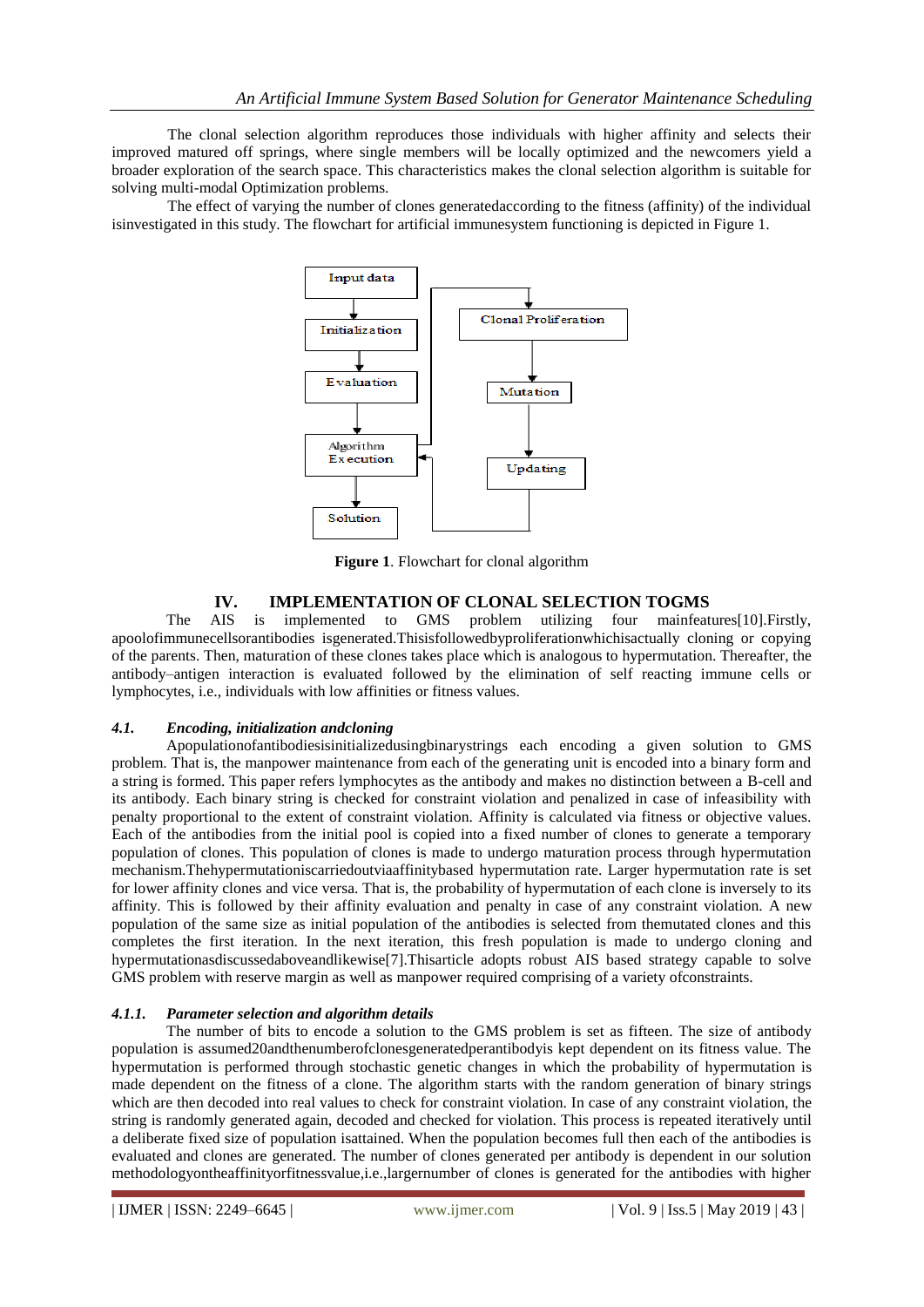#### fitness value.

The mutation rate is not taken uniform but kept inversely proportional to the fitness value of a given clone (binary flip mutation has been utilized with the probability of mutation (binary flip mutation has been utilized with the probability of mutation varyingfrom0.035to0.010).Consequently,cloneswithhigher fitness are made liable to undergo mutation to a lesser extentas compared to those with lower fitness. Thereafter the mutated clones are decoded into their real values followed by the evaluation of corresponding affinity. This is repeated till allthe clones from the temporary clonal population are endured to mutation.Finally,tournamentselectionisdonetoselectsame number of mutated clones as there are in initial population. This completes one generation of the clonal selection algorithm. The convergence parameter is set as the situation when the best solutions of each generation cease to change. Thereby, stopping criteria is taken as convergence or the number of cycles (i.e., the one which is achieved first) subjected to a maximum of 100 cycles.

### **V. SIMULATION RESULTS ANDDISCUSSIONS**

The developed AIS optimization technique was employed to determine the scheduling maintenance for 21 generatorunits over a planning period of one year. The design of these approaches to give the best performance in terms of finding good solutions to the test GMS problem has been established after extensive experimentation. The performances of Clonal algorithmfordifferentvaluesofcrossoverprobability(CP)and mutation probability (MP) were first investigated. In each case ten independent Clonal algorithm runs were done, using a different random initial population for each run, but the same ten initial populations for each case. The table: 1 gives the capacities, allowed period and duration of maintenance and the manpower required for each unit. The power system peak load is 4739 MW, and there is 20 technical staff available for maintenance work in each week. The allowed period for each generator is the result of a technical assessment and the experience of the maintenance personnel, which ensures adequate maintenancefrequency.

The population size was taken to be 100, and the total number of iterations (new solutions) for each run was 3000. The performances of Clonal algorithm were found to be stable for a range of values of CP and MP. For Clonal algorithm the best performance, in terms of the average over ten runs of the evaluation value of the best solution, was found with  $CP = 0.5$ ,  $MP = 0.05$ . The best solution obtained from Clonal algorithm given the highest reliability measure with  $SSR = 132.95 \times 105$  shown in Fig 3 and the crew constraint was limited to maximum of 30 shown in Fig 4. It is important to note from this figure that the crew demand inversely related with the load availability over the entire maintenance period. The applications of GA, SA and GA/heuristic hybrid to the test GMS problem are discussed the methodology. These methods use the integer encoding and the evaluation function.

The discussion about these applications is relatively limited in this paper; a fuller description is given in previous works [2]. The total number of iterations for each run of the SA and GA methods has been set to 30,000, which was determined by an empirical analysis of the convergence of these methods. These methods have been implemented using the Reproductive Plan Language, RPL2 [11]. GA/SA/heuristic hybrid was found that seeding a heuristic solution to the initial population pool improved the GA performance. It was also observed in the previous section that the GA/SA approach is less sensitive to the variation of technique parameters. The steady state population updating structure with population size  $= 100$ , CP  $= 1.0$ , MP $= 0.05$ . This observation is consistent with the GA/heuristicperformance.However,thevariationintheresults obtainedwiththeGA/SA/heuristicwaslessthanthatobtained with the GA/heuristic. The GA/SA/heuristic hybrid approach has measured the  $SSR = 139.10 \times 10^5$  and the TMV = 40.

| Unit   |     |        | wore it bara for the rest system | Capacity (MW) Allowed period Outage (weeks) Manpower required for each week |
|--------|-----|--------|----------------------------------|-----------------------------------------------------------------------------|
|        |     |        |                                  |                                                                             |
| 1      | 555 | $1-26$ | 7                                | $10+10+5+5+5+5+3$                                                           |
| 2      | 555 | 27-52  | 5                                | $10+10+10+5+5$                                                              |
| 3      | 180 | $1-26$ | $\overline{2}$                   | $15 + 15$                                                                   |
| 4      | 180 | $1-26$ |                                  | 20                                                                          |
| 5      | 640 | 27-52  | 5                                | $10+10+10+10+10$                                                            |
| 6      | 640 | $1-26$ | 3                                | $15+15+15$                                                                  |
| $\tau$ | 640 | $1-26$ | 3                                | $15+15+15$                                                                  |
| 8      | 555 | 27-52  | 6                                | $10+10+10+5+5+5$                                                            |
| 9      | 276 | $1-26$ | 10                               | $3+2+2+2+2+2+2+2+2+3$                                                       |
| 10     | 140 | $1-26$ | $\overline{4}$                   | $10+10+5+5$                                                                 |
| 11     | 90  | $1-26$ | 1                                | 20                                                                          |

| Table I. Data for the test system |  |
|-----------------------------------|--|
|-----------------------------------|--|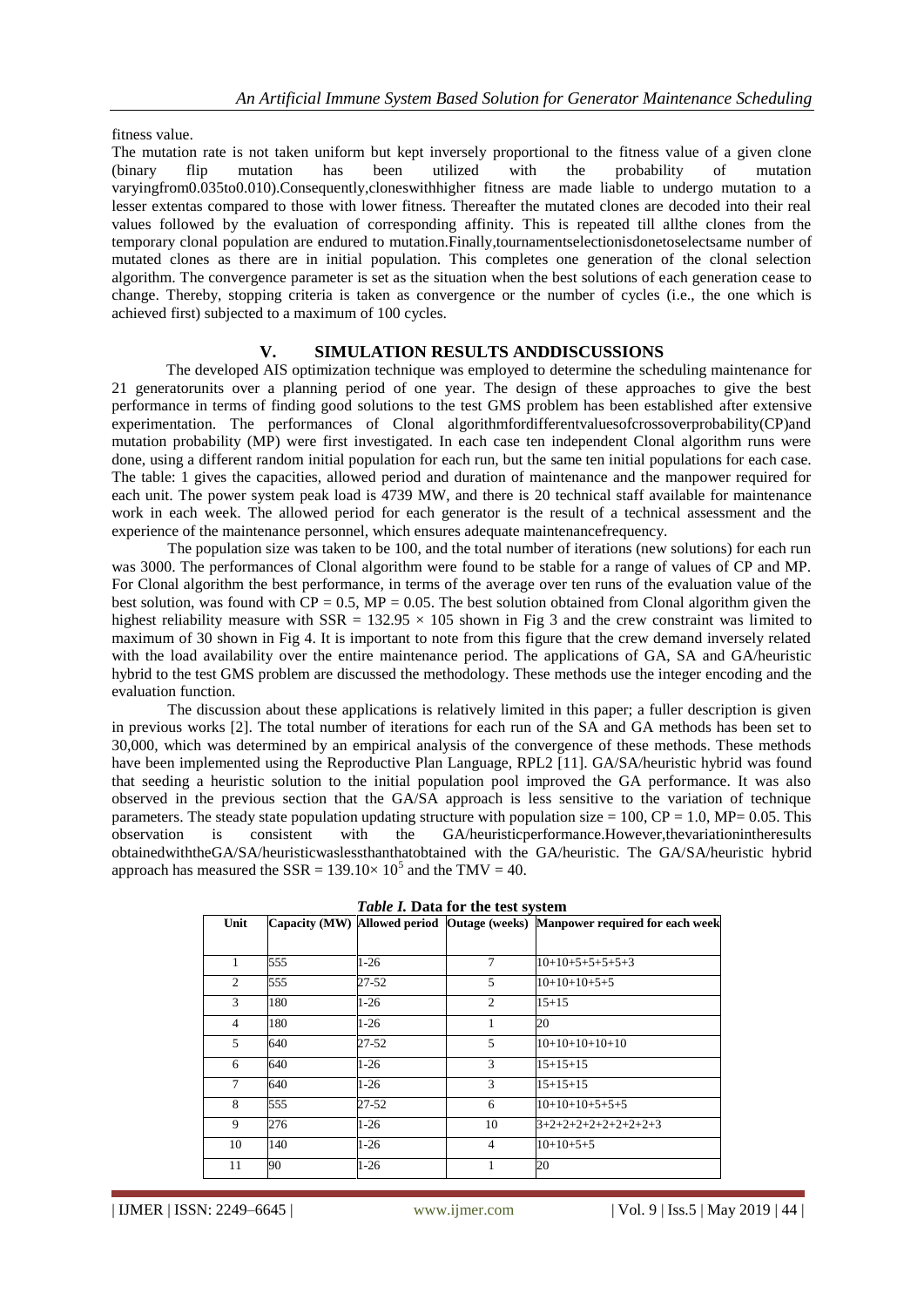| 12 | 76  | 27-52  | 3              | $10+15+15$    |
|----|-----|--------|----------------|---------------|
| 13 | 76  | 1-26   | 2              | $15 + 15$     |
| 14 | 94  | $1-26$ | $\overline{4}$ | $10+10+10+10$ |
| 15 | 39  | $1-26$ | 2              | $15 + 15$     |
| 16 | 188 | $1-26$ | 2              | $15 + 15$     |
| 17 | 58  | 27-52  | 1              | 20            |
| 18 | 48  | 27-52  | 2              | $15 + 15$     |
| 19 | 137 | 27-52  |                | 15            |
| 20 | 469 | 27-52  | $\overline{4}$ | $10+10+10+10$ |
| 21 | 52  | $1-26$ | 3              | $10+10+10$    |
|    |     |        |                |               |

*An Artificial Immune System Based Solution for Generator Maintenance Scheduling*

Table II comparison of results obtained using different methodology for SA, GA, GA/Heuristic Hybrid, GA/SA Hybrid, GA/SA Heuristic Hybrid and Fuzzy logic gives the sumofsquareofreservegenerationandcrewconstraints. Crew constraint is greater than 30. We assume that hiring such large extra manpower is not economic for the power utility. The schedules represented by these solutions are depicted in Figs. 2 show the reserve margins for these schedules, which are non- negative since all three schedules satisfy the load constraint. The manpower requirements for these solutions are shown in Fig. 3 in which the vertical bar  $(25 - 28, 31)$  and  $49<sup>th</sup>$  weeks), there are no manpower is required. We will give another work at the period. As explained above the utility can hire about 5% extramanpoweriftheincreaseinthereliabilitycosteffective.

*Table* **II.ComparsionOfResultsObtainedUsingDifferentMethods**

**SSR(x10<sup>5</sup> ) TMV** SA 140.06 40 GA 137.91 40 GA/Heuristic Hybrid 139.96 40 GA/SA Hybrid 138.12 40 GA/SA/ Heuristic Hybrid 139.10 40 Fuzzy Logic 133.40 37 Clonal Algorithm 132.95 30



**Figure 2: Reserve margin for the best solution obtained from Clonal algorithm**

30

Scheduling Periods

40

50

20

0 Ό

10

60